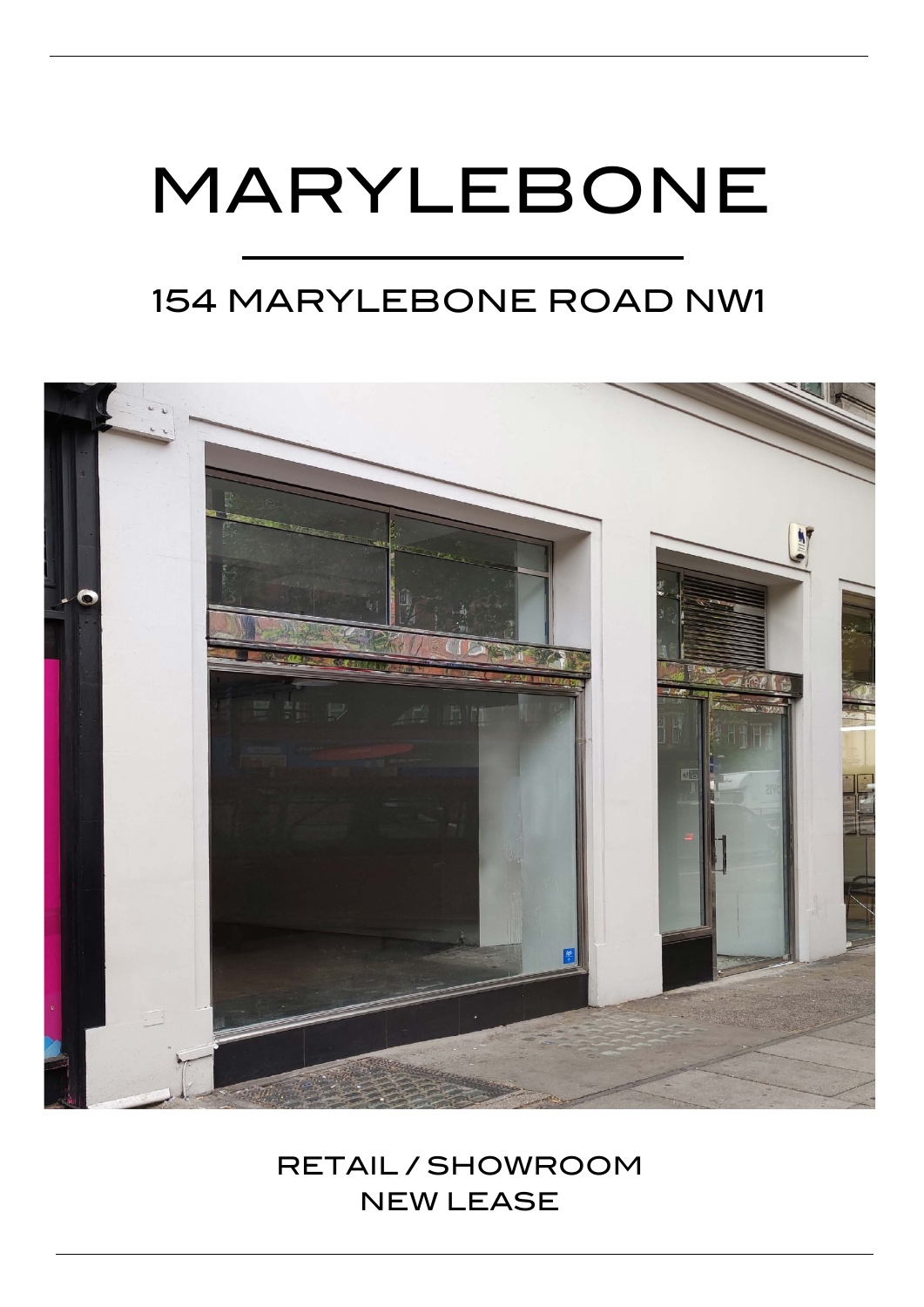

#### LOCATION  $C$

Situated in a prominent position on the northern side of Marylebone Road between Marylebone and Baker Street stations, the shop forms part of Dorset House. The immediate area is a mix of affluent residents, office workers, students and tourists. Nearby occupiers include **Jura**, **Bliss Pharmacy**, **You Me Sushi**, **Pret A Manger**, **Costa**, **Lloyds Bank**, **Tesco** and **Five Guys** amongst others.

#### ACCOMMODATION

The premises are arranged on ground floor and basement floors providing the following approximate dimensions and net internal floor areas:

| Total:              | 980 sq ft   | 91.04 sq m |
|---------------------|-------------|------------|
| Lower Ground Floor: | $270$ sq ft | 25.08 sq m |
| Ground Floor:       | $710$ sq ft | 5.96 sq m  |
| Internal Width:     | 20ft 4ins   | 6.19 m     |

#### **TENURE**

The premises are available on a new FRI lease for a term of 10 years to be contracted outside the security of tenure and compensation provisions of the Landlord & Tenant Act 1954 Part II and will be subject to 5 yearly upward only rent reviews.

#### RENT

Offers are invited at £65,000 per annum exclusive.

#### USE

Consideration will be given to all uses within Class E use. Interested parties should make their own planning enquiries with the City of Westminster Borough Council Planning department.

#### RATES

The local rating authority has verbally advised us that the property is currently assessed as follows:

Rateable Value  $f51,000$ 

Interested parties should verify the above figures for themselves with the local authority or by referring to www.voa.gov.uk.

#### EPC

An EPC can be made available on request.

#### VIEWING

Viewings are strictly by prior appointment via the joint sole retained agents:

**Ted Parr Nick Furlong**  020 7183 0589 020 7183 0584

tp@bcretail.co.uk nf@bcretail.co.uk

3rd Floor, 16 Ingestre Place London WIF 0|| www.bcretail.co.uk

Or the joint agents Johnson Fellows (Mark Tindale on 020 7462 5763).

ETAI

**Misrepresentation Act:** Whilst every care is taken in the preparation of these particulars BC Retail and Johnson Fellows and the vendor / lessor take no responsibility for any error, mis-statements or omission in these details. Measurements are approximate and for guidance only. These particulars do not constitute an offer or contract and members of the Agent's firm have no authority to make any representation or warranty in relation to this property.

SUBJECT TO CONTRACT 2022